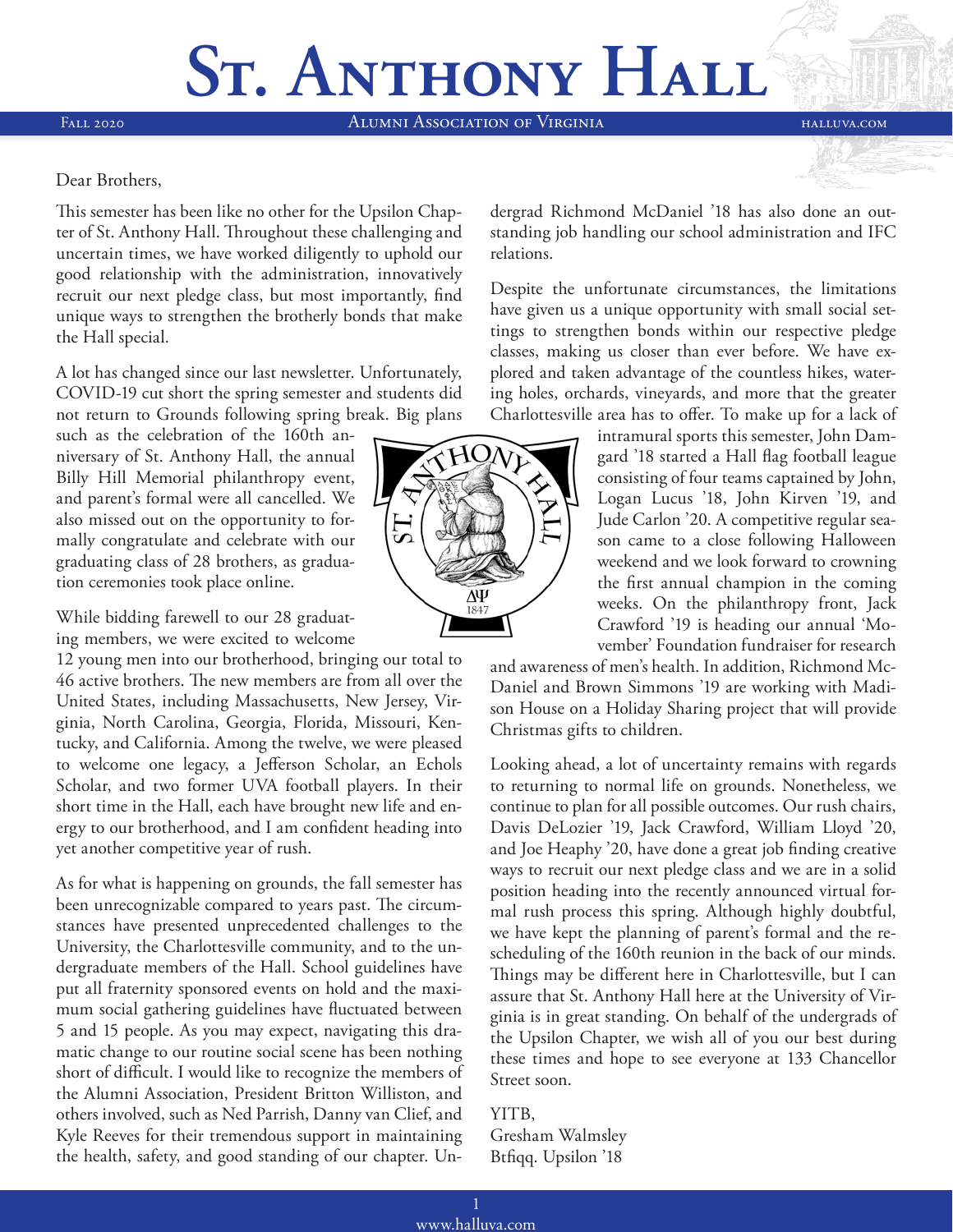# **COVID-19 UPDATE**

I wanted to use this newsletter to provide an update to all Hall alumni regarding the Hall's response to the ongoing pandemic. In March, once the University sent undergraduates home for the semester, we closed the house indefinitely to all residents, other brothers and all visitors. Those living in the house moved out following spring break for the remainder of the spring semester. During the spring and summer while the house was vacant, it was cleaned and we began making some necessary capital improvements to the house, which are ongoing and will continue into 2021. The house was reopened to residents only a few days before classes began this fall semester and has remained open only to those residing in the house.

The brothers living in the house have done an excellent job complying with guidelines required of them by the University and state health officials. While unfortunately the house cannot be used for meetings or social gatherings of any kind, the undergraduate brothers are weathering the storm. Barring significant changes in University rules and state health guidelines, we expect that the house will continue to see limited use for the remainder of this school year. The Alumni Association and the undergraduates continue to work with one another to make the living space comfortable and to meet the housing needs of the residents, and each of us is hopeful that the house can be used to its full capacity for all of the undergraduate brothers soon.

Britton Williston President, St Anthony Hall Alumni Association Upsilon '97







# **HOUSE UPDATE**

This summer, we went ahead with the majority of the projects that would have been completed for the reunion despite the fact it was postponed. The walls and ceilings were repaired and painted, the floors were resealed, some trim was repaired, and a whole host of landscaping improvements were made. We look forward to hosting everyone back at the house when are able!





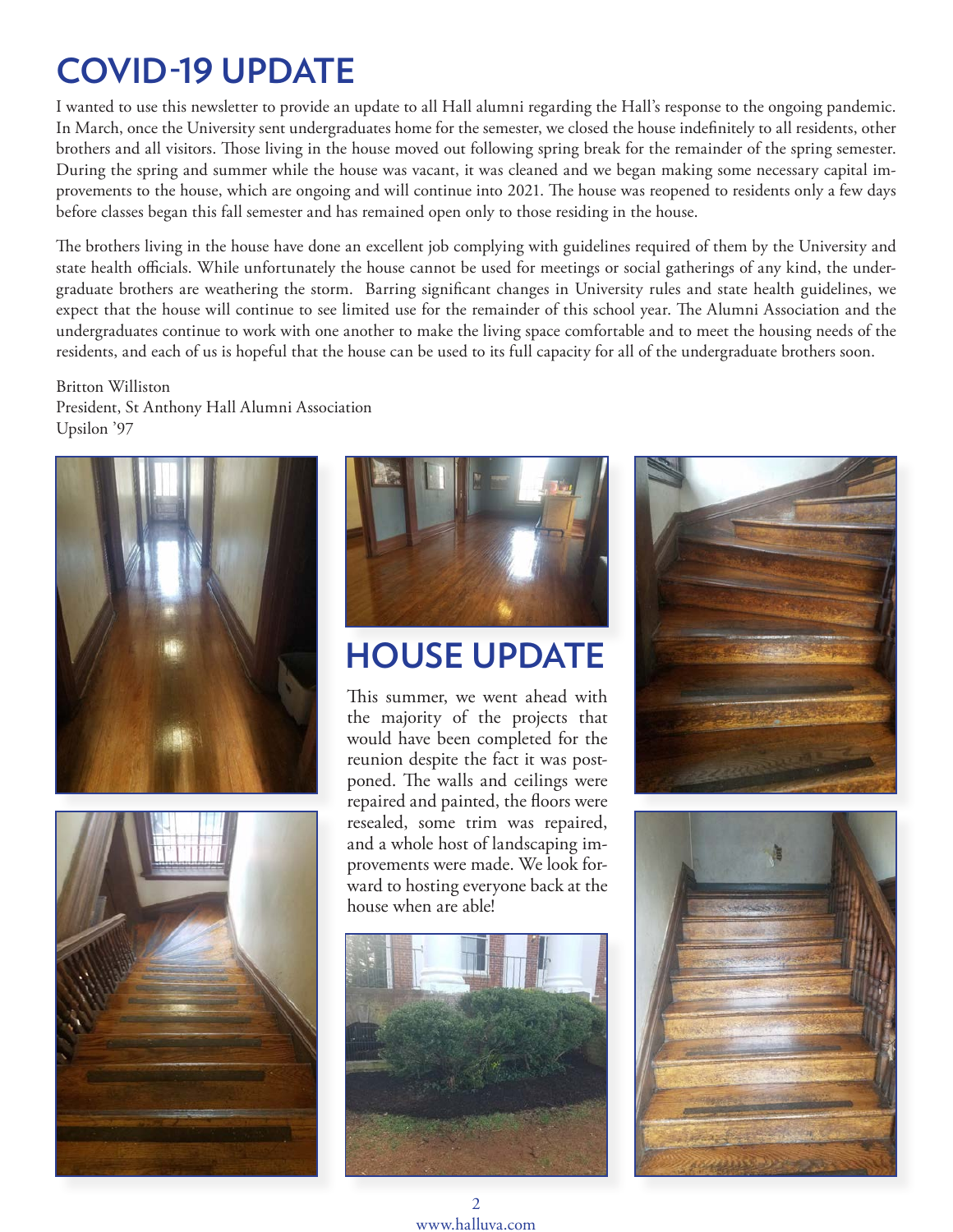### **BROTHER SPOTLIGHT**



St. Christopher's School Richmond, VA

**"**Reflecting on my time at UVA, the times I will cherish the most involve some specific aspect of the Hall. Whether it was a day party before a football game, living on U Circle, or sitting next to a pledge brother in class, I can assuredly say my UVA experience revolved around the Hall. Although graduation is looming, I know the bonds formed at Hall transcend our 4 years as my own godfather (Jim Huger Y'87) was in my dad's (Teddy Damgard Y'87) pledge class.**"**

#### *Accomplishments at the University*

- Hall Rush Chair
- Dean's List 2019-2020
- Madison House Student Tutor
- UVA Club Lacrosse



### **JOHN DAMGARD JACK CRAWFORD WILLIAM LLOYD**

Montgomery Bell Academy Nashville, TN

**"**During the first two and a half years of my college experience, nothing has been more formidable than my time spent with St. Anthony Hall. I have already grown close with some of the most unique, well-rounded, driven individuals that I have ever encountered. I am blessed to have such a supportive group of brothers that care about and push me each and every day. I am beyond excited to strengthen these bonds even more over the many years to come.**"**

*Accomplishments at the University*

- Hall Rush Chair
- Movember Foundation Student Ambassador
- VABA Youth Basketball Coach
- RUF



Charlotte Latin School Charlotte, NC

**"**St. Anthony Hall has made a tremendous impact on my experience at UVA, even only as a second year. Because of the Hall, I have become a better person and have met people that I never would have met otherwise. The friendships I have made in the Hall will last a lifetime, and I can't wait to spend the next two and a half years at UVA with such a close-knit group of guys.**"**

### *Accomplishments at the University*

- Hall Rush Chair
- Jefferson Scholar
- Dean's List
- Executive Council of the Student COVID Coalition
- Analyst, McIntire Investment Institute

### **MAKE A GIFT TO ST. ANTHONY HALL**

Please consider making a one-time gift, recurring credit card gift, or pledge today by visiting www.halluva.com, calling the UVA Fund Gift Processors at 434-243-9060, or by using the enclosed solicitation form.